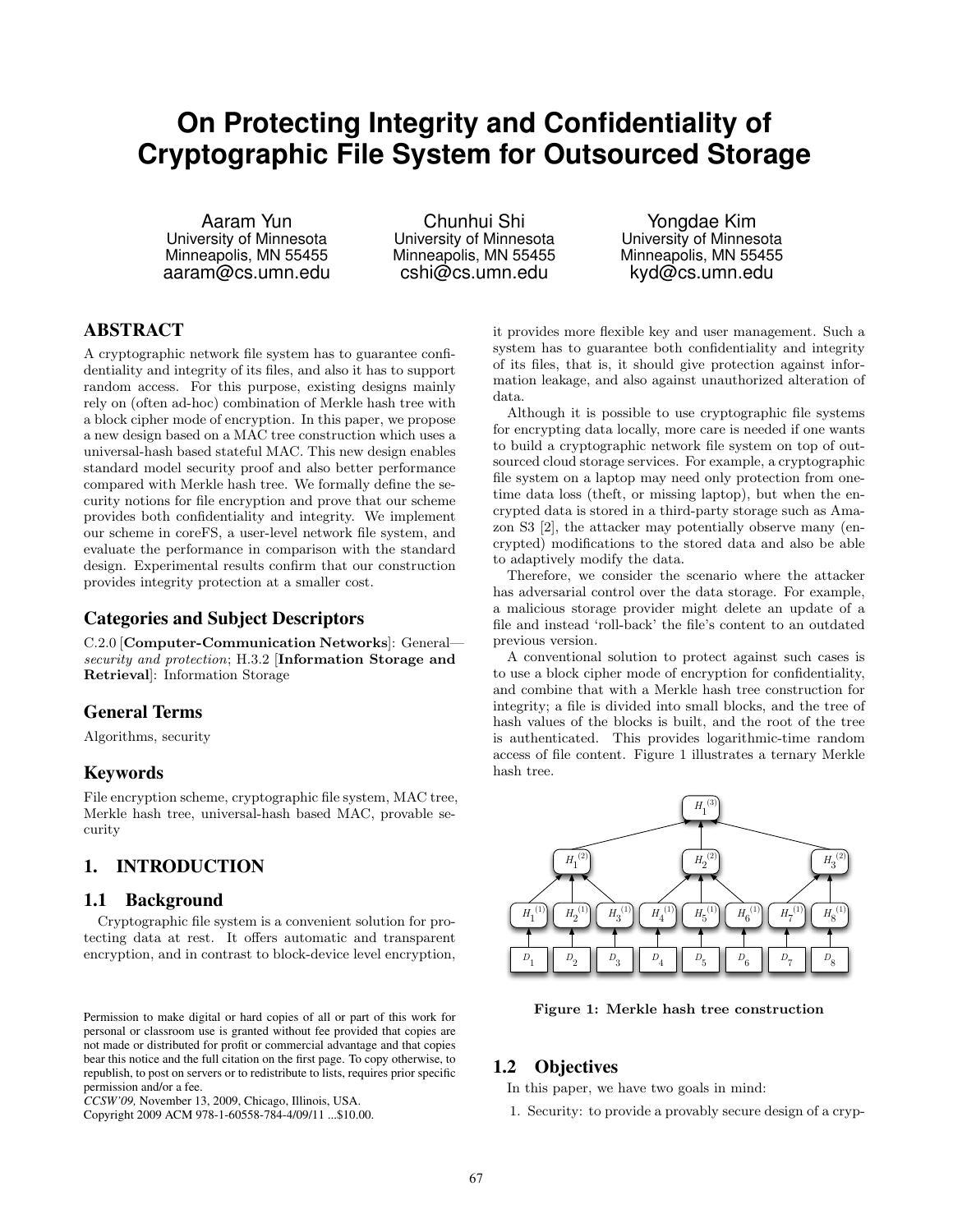tographic file system along with rigorous security definition

2. Efficiency: to optimize performance in comparison with previous solutions.

We want our construction to provide provable security of confidentiality and integrity. We define the notions of security, and prove that our scheme meets the security goals. We firmly believe that security proofs are important: not because unproven schemes necessarily have critical flaws, but because rigorous definition and proof ensure us what security do we have. Even such an 'obviously secure' construction like Merkle hash tree can be sometimes misused if not careful: for example, some proposed schemes build the Merkle tree out of the plaintext of the file content, and protect the content by storing the encrypted content. This leaks information about the file content, for the simple reason that the Merkle tree is a deterministic function of its input: by looking at the Merkle tree, the attacker may compare various versions of a file and see whether some of the versions are identical in certain blocks or not, i.e., such a scheme is not semantically secure.

For efficiency, our goal is to obtain much smaller computational overhead of cryptographic operations in comparison with Merkle hash tree based solutions, at the same time with comparable or better communication overhead. In cryptographic network file systems, typically communication is the bottleneck and computational overhead for cryptographic operations takes shorter time in comparison. But saving the computational overhead for cryptography is still meaningful for practical systems, for the saved computational cycles can contribute to responsiveness of the whole system or can be used for computations other than cryptographic operations.

Again, with encryption, there is a natural limit for optimization given a fixed amount of data to be processed, unless parallelization or pipelining via multi-core or GPU is used.

However, authentication of data can be optimized quite a bit, especially in comparison with Merkle hash tree. Also, computational cost for authentication is typically smaller than that of encryption, but not too much smaller. For example, if we look at the benchmark data made available by eBACS [5], except few unusual cases, in most environments SHA-1 is at best only about 1.5–1.6 times faster than AES-128 as a rule of thumb, and often slower than that. And SHA-256 is typically slower than AES-128. This means that, in order to build a Merkle hash tree to protect integrity, one has to spend comparable, or sometimes more computational resources than encryption. Judicious choices of the shape, serialization, and caching of the tree would help reducing the cost, but at the minimum, each block has to be hashed and that cannot be reduced any further.

#### 1.3 Universal-hash based MAC tree

Instead, we propose using a universal-hash based stateful MAC [8, 23]. Although in our implementation we use Poly1305-AES [3], in general any universal-hash based MAC can be used. A universal hash function is a keyed, noncryptographic hash function which guarantees only collision resistance or related properties. Since it does not mix and scramble the input as thoroughly as a cryptographic hash function does, usually it is much simpler and faster. In order to be used as a cryptographic data authenticator, a nonce is encrypted by a block cipher and that output is XORed to the output of the universal hash function. Because the costly block cipher operation is used only once, irrespective of the data size, a universal-hash based MAC performs better with longer amount of data, relatively. This performance characteristic fits well with integrity protection for storage security: we propose a new  $n$ -ary MAC tree construction out of a universal-hash based MAC algorithm, with  $n$  much larger than 2 so that all children of a node fit in a disk block. Also, in contrast to a hash tree or a stateless MAC tree, where lower authentication tags themselves should be authenticated in a higher node, we need only to authenticate counters in the higher nodes, not the authentication tags. Since we may use a counter much smaller than a secure authentication tag (in our case, we use 4-byte counters and 16-byte tags), this gives further performance enhancement.

We implement our scheme on coreFS [9], a user-level network file system, and compare the performance of our scheme with that of a Merkle hash tree based scheme. The experimental results confirm that our construction provides integrity protection at a smaller cost than the case of the Merkle hash tree.

The following is the organization of this paper. In Section 2, we discuss related work. In Section 3, we give definition of file encryption schemes, and also define the notions of security. In Section 4, we present our file encryption scheme. In Section 5, we give implementation details, and in Section 6, we show the performance analysis. In Section 7, we conclude the paper. Additionally, we sketch the security proofs in Appendix A.

## 2. RELATED WORK

There are many examples of cryptographic file systems that use the Merkle hash tree or MAC tree (built from stateless MAC and similar to the Merkle tree) to protect integrity; a few examples include [1], [10], [11], [14], [16], [17], [20].

Oprea and Reiter [19] propose three file encryption schemes for cryptographic file systems. Their main goal is to reduce the amount of extra space for integrity protection, and for this they suggest schemes which take advantage of nonrandomness of some file blocks: in one scheme, they use a wide-block cipher and explicitly protect the integrity only for blocks with random contents, and in another scheme, they compress non-random file blocks and store the authentication tag in the space saved by the compression. We point out that their schemes are not semantically secure: as a default authentication mechanism they use the Merkle tree with plaintext blocks, and this leaks information as explained in the introduction, and also because they treat random blocks and non-random blocks differently, this leaks yet another information about the file blocks, that is, whether they are random or not.

Gjøsteen [13] defines and compares various notions of security for disk encryption. His work is for disk volume encryption schemes, but many of the definitions are also applicable to file encryption schemes as well.

We assume the existence of a fixed-size per file, public, trusted storage. This is necessary for protection from 'rollback' of content to previous versions. Even if each party who has legitimate access to the file maintains a private state for the file, still the storage provider may 'hide' someone's update to the file from others, while showing consistent view to each individual. Mazières and Shasha defined the no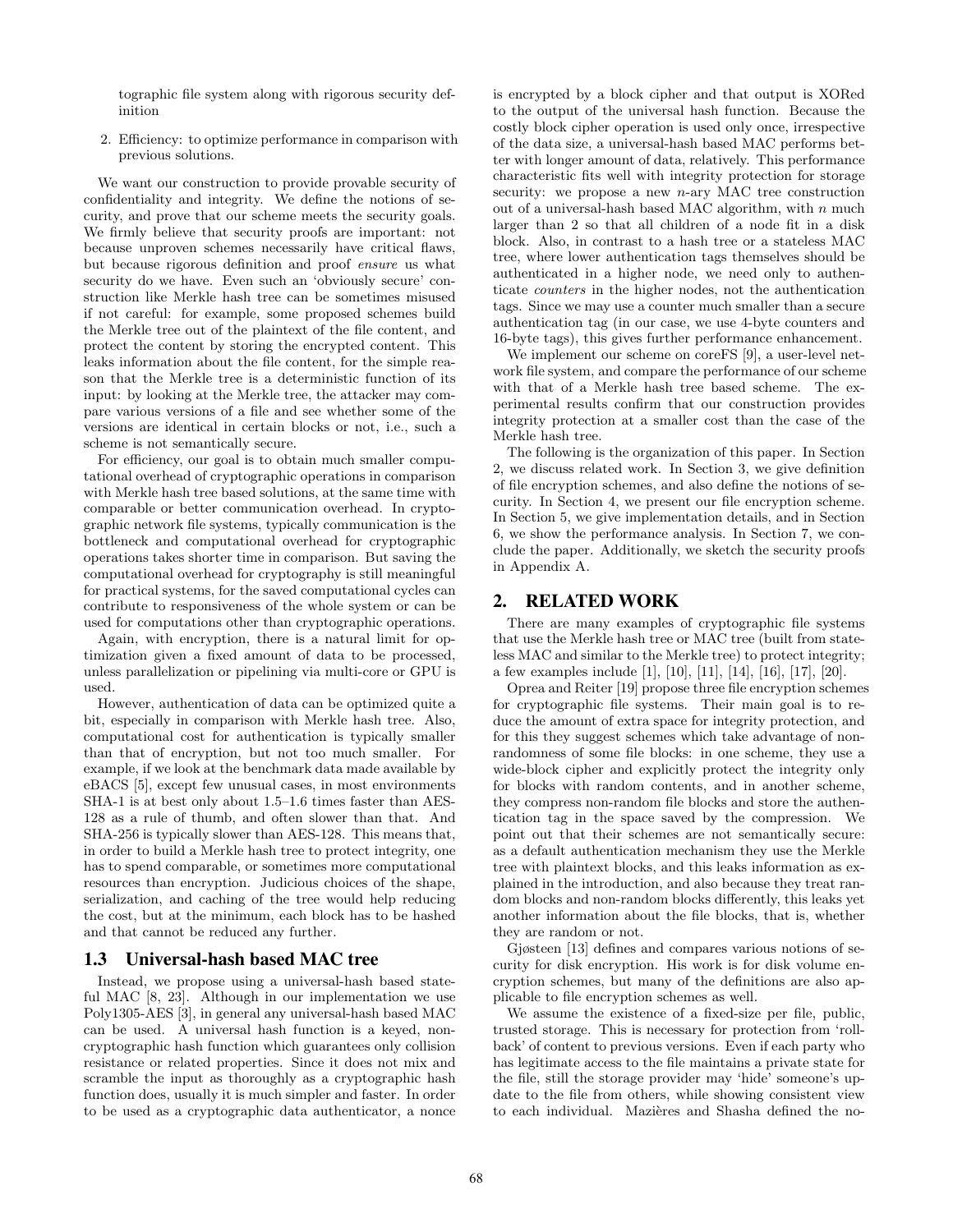tion of 'fork consistency' [18], which is weaker, but probably the strongest possible guarantee of integrity when there's no public trusted storage. Li, Krohn, Mazières and Shasha developed SUNDR file system [16] which satisfies fork consistency.

Carter and Wegman proposed the notion of universal hashing in [8]. Universal hashing has numerous uses throughout computer science. The application of universal hashing to message authentication was suggested first by Wegman and Carter [23]. Originally they suggested using one-time pad to produce the authentication tag, but soon Brassard suggested using a block cipher and a nonce [7]. There are many examples of MAC algorithms following this paradigm, and, in fact, some of the fastest authentication algorithms are of this type. Some modern examples include Poly1305-AES [3], UMAC, and VMAC [15].

## 3. PRELIMINARIES

#### 3.1 File encryption schemes

In order to provide efficient random access of data, we cannot simply treat the content of a file as a single, consecutive data and encrypt and authenticate it accordingly. Therefore, we model a file  $\Phi$  to store and maintain its contents in 'chunks'. Let  $D = D_1 \cdots D_n$  be the content of  $\Phi$ , where  $D_i \in \{0,1\}^d$  for some d. We call  $D_i$  the *i*th *file block* of the file Φ. For simplicity, we do not consider files with data smaller than a file block: this can be handled by fixing some padding scheme, and all of our results can be applied to such cases. From now on, we call  $n$  the *length* of the file content  $D_1 \cdots D_n$ .

We also use a block cipher for our construction. So, we have two kinds of 'blocks'. In case of possible confusion, we'll use the term 'file block' to distinguish the former from the latter. Let b be the block size of the block cipher in bits. Concretely, we may choose  $d = 32768$ , which is 4 KB, and we may choose AES as our block cipher, and this will fix  $b = 128.$ 

We model a file  $\Phi$  as a quintuple of algorithms (Read, Length, Update, Delete, Append). All of these operations implicitly involve a symmetric key, called the file encryption key of the file. The problem of generation and distribution of the file encryption key is out of the scope of this paper: we simply assume that there is a secure mechanism for distributing the file encryption key to anyone who are authorized to access the file.

We assume that the (encrypted) file content will be stored in an untrusted storage, which we denote by  $S$ . In addition to that, we assume that there is a separate, fixed-size, public, trusted storage space  $\mathcal T$  for each file. Therefore, the state of a file is completely described by  $(t, s) \in \mathcal{T} \times \mathcal{S}$ , and, in addition to explicit input arguments, each file operation interacts with the state information of the storage spaces, and may read and update the state  $(t, s)$ . Each algorithm can output  $\perp$ , indicating failure, and halt. In that case, if the state at the beginning of the algorithm was  $(t, s) \in T \times S$ , then at the end of failure, it is  $(t, s') \in \mathcal{T} \times \mathcal{S}$ , where t is the same as at the beginning, but  $s'$  is some state which may or may not be same as s. We also assume that there is a fixed state  $(t_0, s_0)$ , and the state of  $\Phi$  is initialized to  $(t_0, s_0)$ when the file is initialized as an empty file.

The input and output format of each algorithm is as follows:

- Read(k), for  $k = 1, \ldots, 2^L$  (where L is some fixed large number which depends on Φ), either returns some  $D \in \{0,1\}^d$ , or  $\perp$ .
- Length() either returns an integer  $n \geq 0$ , or  $\perp$ .
- Update $(k, D)$ , for  $k = 1, \ldots, 2^L$  and  $D \in \{0, 1\}^d$ , either returns  $\top$ , indicating success, or  $\bot$ .
- Append(D), for  $D \in \{0,1\}^d$ , either returns  $\top$ , indicating success, or ⊥.
- Delete() either returns  $\top$ , indicating success, or  $\bot$ .

#### 3.2 File contents and soundness

Actually, the content of the file has to be defined operationally from the file operation requests. Let  $(q_1, \ldots, q_r)$  be a sequence of file operation requests. We define the content  $\mathcal{C}(q_1,\ldots,q_r)$  of the file with respect to the sequence recursively as follows:

- $\mathcal{C}() \stackrel{\text{def}}{=} \epsilon$ ; the content for null sequence of operations is defined as the empty data.
- If  $C(q_1,...,q_{r-1}) = D_1 \cdots D_n$ , where  $D_i \in \{0,1\}^d$ , then  $C(q_1, \ldots, q_r)$  is defined by
	- Read, Length, and any failed requests do not modify the content.
	- $C(q_1,\ldots,q_r) \stackrel{\text{def}}{=} D_1 \cdots D_{i-1} \hat{D} D_{i+1} \cdots D_n$ , if  $q_r =$ Update(*i*,  $\hat{D}$ ) and  $i \leq n$  and the request  $q_r$  is successful.
	- $\mathcal{C}(q_1, \ldots, q_r) \stackrel{\scriptscriptstyle\rm def}{=} D_1 \cdots D_n \hat{D}, \text{ if } q_r = \mathsf{Append}(\hat{D}),$ and the request  $q_r$  is successful.
	- $C(q_1,\ldots,q_r) \stackrel{\text{def}}{=} D_1 \cdots D_{n-1}, \text{ if } q_r = \mathsf{Delete}() \text{ and }$  $n \geq 1$ , and the request  $q_r$  is successful.

Intuitively, this means that the content of a file at any time is defined by previous sequence of successful file operation requests.

We require that the file  $\Phi$  is *sound*, that is, under no alteration of  $S$  by an attacker,  $\Phi$  faithfully stores and maintains its content. That is, if  $(q_1, \ldots, q_r)$  was the sequence of requests made so far, and if  $C(q_1, \ldots, q_r) = D_1 \cdots D_n$ , then, after that,

- If Read(i) request is made, then it will return  $D_i$  if  $1 \leq i \leq n$ , and it will return  $\perp$  otherwise.
- If Length() request is made, then it will return  $n$ .
- If Update $(i, \hat{D})$  request is made, then it will fail if and only if  $i > n$ .
- If Append $(\hat{D})$  request is made, then it will succeed.
- If Delete() request is made, then it will fail if and only if  $n = 0$ .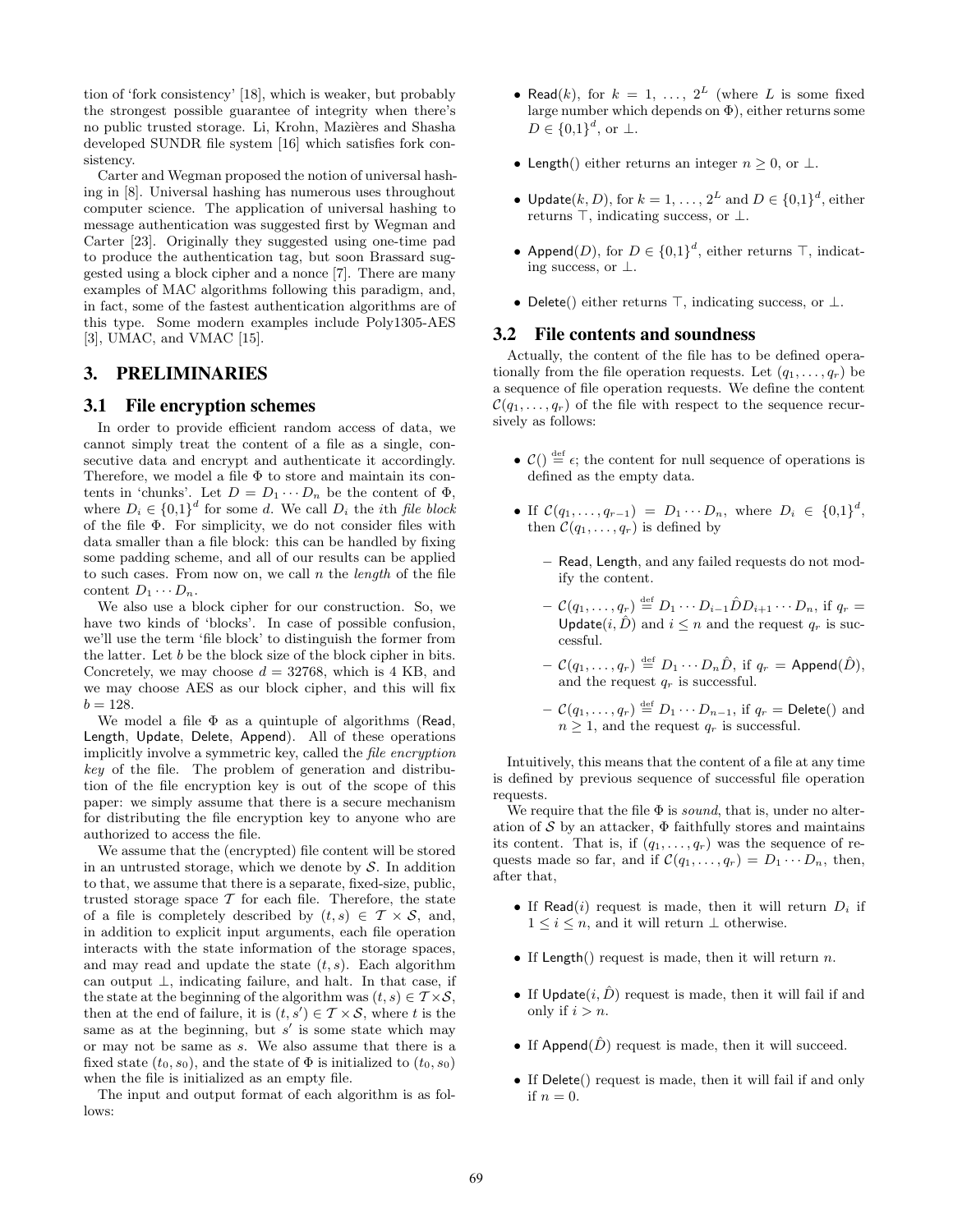## 3.3 Security goals

*Integrity.*

We define the integrity of a file as infeasibility of alteration of the file content, under chosen message attack. More concretely, after  $\Phi$  is initialized, we let an attacker A to freely interact with Φ, making any file operation requests, and we also allow the attacker to feed arbitrary state information  $s' \in \mathcal{S}$ , which may be different from the state output of the last successful request.

We say that the attacker A succeeds violating the integrity of  $\Phi$ , if A ever makes a successful read request Read(i), and obtain  $\hat{D} \neq D_i$ , where  $D_i$  is the *i*th data block of the content of  $\Phi$  when A makes that Read request.

(Technically, we may consider that the integrity is violated also when the attacker may alter the length of the file content. But, in our construction, we'll store and update the length information in the trusted storage, therefore we do not have to consider this case.)

Let  $\text{Adv}_{\Phi}^{\text{int}}(A)$  be the probability that A may violate the integrity of Φ. This probability is over the internal coin tosses of  $A$ , coin tosses of  $\Phi$  (although in our construction, Φ consists of deterministic algorithms), and over the randomness of key materials used by Φ.

Informally, we say that  $\Phi$  provides secure integrity, if  $\text{Adv}_{\Phi}^{\text{int}}(A)$  is negligible for all efficient attackers A.

#### *Confidentiality.*

We define the confidentiality of a file as infeasibility of an attacker to learn any information about any file block, other than by explicitly reading the file block; even if the attacker can eavesdrop or coerce a party with legitimate access of the file to read some portions of the file, at least other, unread portions are safe.

In order to define the confidentiality, let's define 'left-orright' oracle by  $LR(b, M_0, M_1) \stackrel{\text{def}}{=} M_b$ , for  $b = 0$  or 1. For the definition of integrity, assume that at the initializition of the file,  $b$  is randomly chosen from  $\{0,1\}$ , and assume that the attacker can make the same type of file operation requests, except that, now the format of Update and Append requests are altered: the attacker requests  $Update(i, \hat{D}_0, \hat{D}_1)$ , and this is translated as  $Update(i, LR(b, \hat{D}_0, \hat{D}_1))$  and given to the file encryption scheme. Similarly, the attacker's request Append $(D_0, D_1)$  is translated as Append $(\text{LR}(b, D_0, D_1))$ . (Because Update $(i, \hat{D}, \hat{D}) =$  Update $(i, \hat{D})$ , this new game is generalization of the previous.)

With respect to these new types of queries, we can similarly define the content  $C(q_1, \ldots, q_r)$  as  $(D_1 \cdots D_n, D'_1 \cdots D'_n)$ , where  $D_1 \cdots D_n$  is the 'left' content, i.e., the content should be  $D_1 \cdots D_n$ , if  $b = 0$ , and  $D'_1 \cdots D'_n$  is the 'right' content. We can use similar recursive definition as before: for example,

$$
\mathcal{C}(q_1,\ldots,q_r) \stackrel{\text{def}}{=} (D_1 \cdots D_{i-1} \hat{D} D_{i+1} \cdots D_n, \nD'_1 \cdots D'_{i-1} \hat{D}' D'_{i+1} \cdots D'_n),
$$

if  $C(q_1, ..., q_{r-1}) = (D_1 \cdots D_n, D'_1 \cdots D'_n),$ 

 $q_r = \mathsf{Update}(i, \hat{D}, \hat{D}'), i \leq n$ , and the request  $q_r$  is successful.

We reject any attacker  $A$ , if he ever makes a query  $\mathsf{Read}(i)$ , when the content is  $C = (D_1 \cdots D_n, D'_1 \cdots D'_n)$  with  $D_i \neq$  $D_i'$ . At the end of the session with the file  $\Phi$ , the attacker A outputs 0 or 1. Let  $p$  be the probability that the output of  $A$  is equal to b, which was chosen at the initialization of the file. Let's define the advantage of A as  $\text{Adv}_{\Phi}^{\text{conf}}(A) \stackrel{\text{def}}{=} |p-1/2|$ .

Informally, we say that  $\Phi$  provides secure confidentiality, if  $\text{Adv}_{\Phi}^{\text{conf}}(A)$  is negligible for all efficient attackers A.

#### 3.4 Universal-hash based MAC schemes

The main component of our file encryption scheme is a universal-hash based MAC.

An  $\epsilon$ -almost XOR-universal (AXU for short) hash function is a keyed function family  $H_K : \mathcal{D} \to \{0,1\}^r$  which satisfies the following: for any distinct  $X, Y \in \mathcal{D}$  and any  $C \in \{0,1\}^r$ , the probability that  $H_K(X) \oplus H_K(Y) = C$  is at most  $\epsilon$  with respect to randomly chosen K. There are many such constructions, and one canonical example is 'polynomial hashing': to compute  $H_K(M)$ , interpret the message M as coefficients of a polynomial, and evaluate the polynomial at the value  $K$  given as the random key. This is a very lightweight construction, and some of modern universal hash functions are more than 10 times faster than most cryptographic hash functions or block ciphers, for example.

But an AXU hash function is not a cryptographically secure MAC, and it cannot be directly used for data authentication; once an attacker sees a few message-hash pairs  $(M, H_K(M))$ , it is easy to forge a new message-hash pair  $(M^*, H_K(M^*)),$  even when the attacker has no knowledge of K.

One way of using an AXU hash function for the purpose of authentication is to 'blind' the hash values by pseudorandom numbers produced by a block cipher. Let  $E_K(\cdot)$  be a block cipher, for example AES. Pick keys  $K$  and  $K'$  randomly, for  $E$  and  $h$ , respectively. In order to authenticate a message  $M$ , then we pick a nonce  $N$ , and compute the authentication tag  $T$  as

$$
T \leftarrow \mathcal{M}_{K,K'}(N,M) \stackrel{\text{def}}{=} E_K(N) \oplus H_{K'}(M).
$$

When verifying the authenticity of  $(M, N, T)$ , the verifier again checks if  $T \stackrel{?}{=} \mathcal{M}_{K,K'}(N,M)$  holds.

Note that, however large  $M$  is, only one block cipher operation is used during the calculation of  $\mathcal{M}(N, M)$ , while the universal hashing is very lightweight. This is the main reason for the extreme efficiency of this type of constructions.

It is proven [22, 4] that, if the block cipher  $E$  is secure as a pseudorandom function, then, as long as no nonce is re-used during the generation of tags, forging a new valid  $(M, N, T)$ tuple is infeasible, even after the attacker has seen many such tuples before, either by eavesdropping or by active manipulation of tag generation. Also, nonce repetition is allowed for the verification: the scheme is secure even when an attacker tries many different M and T with one N.

### 4. DESIGN

#### 4.1 A new MAC tree construction

Our file encryption scheme is based on a new MAC tree construction, using a stateful, universal-hash based MAC scheme described in the previous section. In Figure 2, we illustrate one such 3-ary MAC tree, where  $M$  denotes the MAC algorithm used and a dashed line denotes the nonce used in the authentication. Let a be the arity of the tree. The  $N_i^{(j)}$  are all counters, and a of the jth level counters  $N_{(i-1)a+1}^{(j)}, \ldots, N_{ia}^{(j)}$  are concatenated and authenticated us-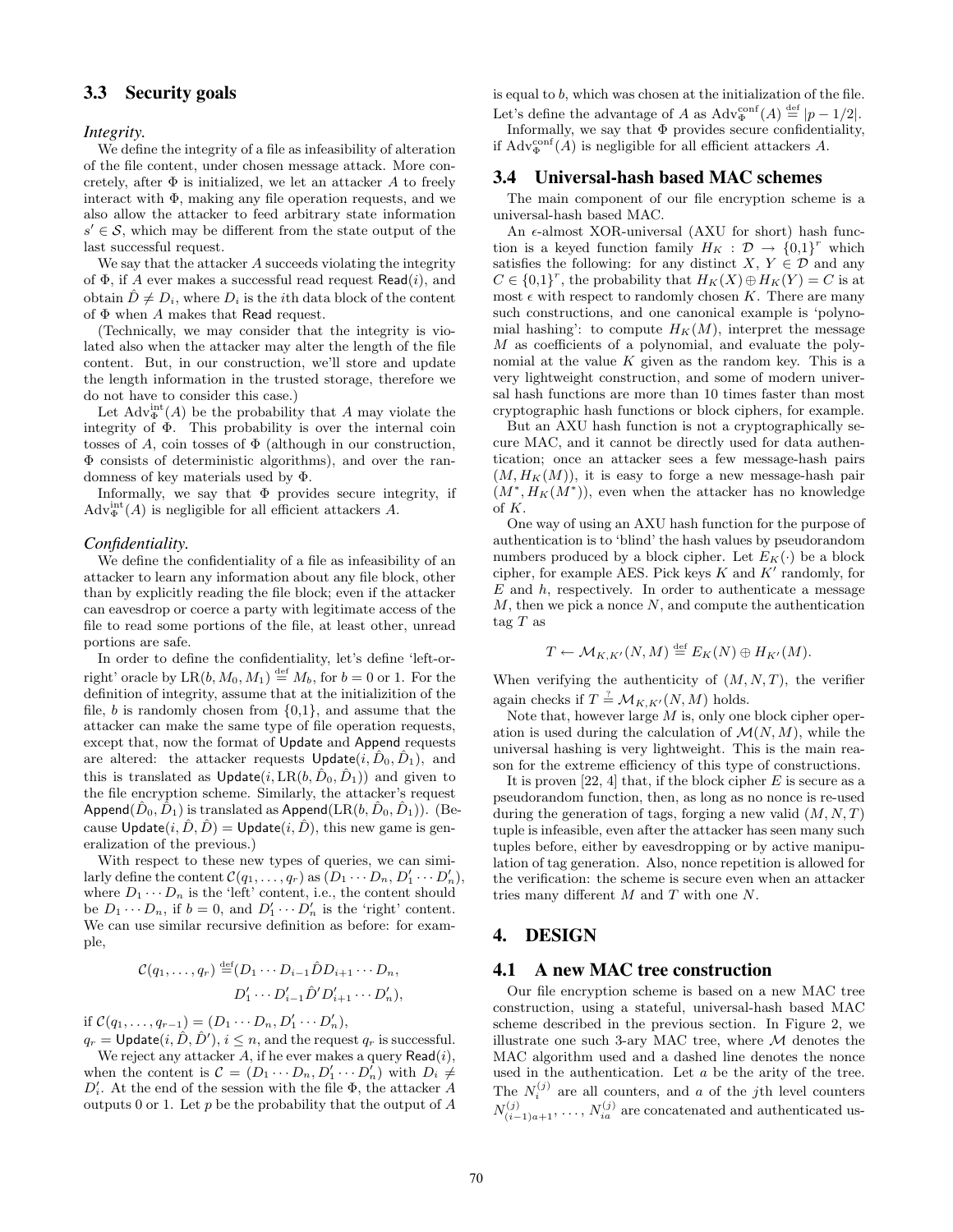

Figure 2: MAC tree construction

ing the  $(j+1)$ <sup>th</sup> level parent counter  $N_i^{(j+1)}$  to produce the authentication tag  $T_i^{(j+1)}$ :

$$
T_i^{(j+1)} \leftarrow \mathcal{M}_K(N_i^{(j+1)}, N_{(i-1)a+1}^{(j)} \| \cdots \| N_{ia}^{(j)}).
$$

The 'root counter'  $N_1^{(l)}$ , where l is the depth of the tree, is stored in a trusted storage, along with the depth l and the total number m of leaf counters. The rest of the tree, both  $N_i^{(j)}$  and  $T_i^{(j)}$ , can be stored in an untrusted storage.

When we need to increase one of the leaf counters  $N_i^{(0)}$ , we first follow the path leading up to the root counter, and fetch all the relevant counters (the ancestors of  $N_i^{(0)}$  and their direct siblings) and tags to check that the counters and the tags 'match'. After that, we increase the leaf counter and its ancestor counters, re-compute all the affected authentication tags, and store the result accordingly: again the root counter is stored in the trusted storage, and the rest of the tree in the untrusted storage. Appending a new leaf counter can be handled similarly.

The goal of this MAC tree construction is, whenever all the verifications are passed, we may regard the leaf counters as if they are stored in a trusted storage. The main intuition is the transfer of trust from the root counter to the lower level counters; since we trust the root counter (stored in a trusted storage), when the tag verification for the root level is successful, we can trust the children counters of the root counter. Repeating this process, we pass the trust down to the leaf counters. Even though the underlying MAC scheme is secure only when the nonce is never repeated, in this way, we can show that the probability of nonce re-use during the MAC tree computation is negligible, if the underlying MAC scheme itself is secure.

In short, by this MAC tree construction, we can maintain arbitrary number of 'trusted' leaf counters, using a fixed size per file, public trusted storage, and an untrusted storage.

#### 4.2 Authenticated encryption scheme for files

Now, using the MAC tree construction we can build a file encryption scheme. Let  $D = D_1 \cdots D_n$  where  $D_i \in \{0,1\}^d$ the content of the file. We apply a nonce-based authenticated encryption scheme to each file block  $D_i$ , using the leaf counter  $N_i^{(0)}$ :

$$
(C_i, T_i) \leftarrow \mathcal{E}_K(N_i^{(0)}, D_i),
$$

and store the ciphertext  $C_i$  and the authentication tag  $T_i$  to the untrusted storage, along with the MAC tree for maintaining the leaf counters  $N_i^{(0)}$ .

In fact, since we already need an efficient MAC scheme for the purpose of building the MAC tree, we can construct a simple authenticated encryption scheme as composition of the CTR encryption mode of operation and the MAC scheme. Figure 3 illustrates the composite scheme: using the counter  $N_i^{(0)}$ , we generate a pseudorandom sequence by the CTR mode, the file block  $D_i$  is XORed to this sequence to produce the ciphertext block  $C_i$ , and we again use the counter  $N_i^{(0)}$  to authenticate  $C_i$ , producing the authentication tag  $T_i$ .



Figure 3: Blockwise authenticated encryption using leaf counters

Special care is needed to never re-use a nonce throughout our construction. Note that here the counter  $N_i^{(0)}$  is used both for encryption and authentication. In fact, we do not use the counter directly, but use different encoding schemes to generate non-repeating nonces:

$$
C_i \leftarrow E_{K_e}(\langle i, 1, N_i^{(0)} \rangle_e) \cdots E_{K_e}(\langle i, d/b, N_i^{(0)} \rangle_e) \oplus D_i,
$$
  
\n
$$
T_i \leftarrow \mathcal{M}_{K_a, K_h}(\langle i, 0, N_i^{(0)} \rangle_a, C_i)
$$
  
\n
$$
\stackrel{\text{def}}{=} E_{K_a}(\langle i, 0, N_i^{(0)} \rangle_a) \oplus H_{K_h}(C_i),
$$

where the key  $K = (K_e, K_a, K_h)$  consists of the block cipher key  $K_e$  for encryption, the block cipher key  $K_a$  for authentication, and the AXU hash function key  $K_h$ . And  $\langle i, j, N \rangle_e$  is a nonce encoding scheme satisfying  $\langle i, j, N \rangle_e = \langle i', j', N' \rangle_e$ iff  $i = i'$ ,  $j = j'$ , and  $N = N'$ . Similarly,  $\langle i, j, N \rangle_a$  is yet another nonce encoding scheme. It is also required that the two nonce encoding schemes never overlap:  $\langle i, j, N \rangle_e \neq$  $\langle i', j', N' \rangle_a$  for all i, j, N, i', j', N'. Actually, these nonce encodings should be used also in the MAC tree construction.

Then, the following is more detailed description of our file encryption scheme:

Let  $\mathcal T$  be the trusted storage, and  $\mathcal S$  be the untrusted storage. A file  $\Phi$  stores and maintains its content  $D = D_1 \cdots D_n$ , where  $D_i \in \{0,1\}^d$  for  $i = 1, \ldots, n$ . In order to support this, we maintain the leaf counters  $N_1^{(0)}, \ldots, N_m^{(0)}$  for some  $m \geq n$ , along with the whole MAC tree construction consisting of higher level counters  $N_i^{(j)}$  and tags  $T_i^{(j)}$ . The trusted storage T stores  $(n, m, l, N_1^{(l)})$ , where n is the length of the content  $D, m \geq n$  is the length of the 'active' leaf counters, l the depth of the MAC tree, and  $N_1^{(l)}$  the root counter. The untrusted storage  $S$  stores the rest of the MAC tree, and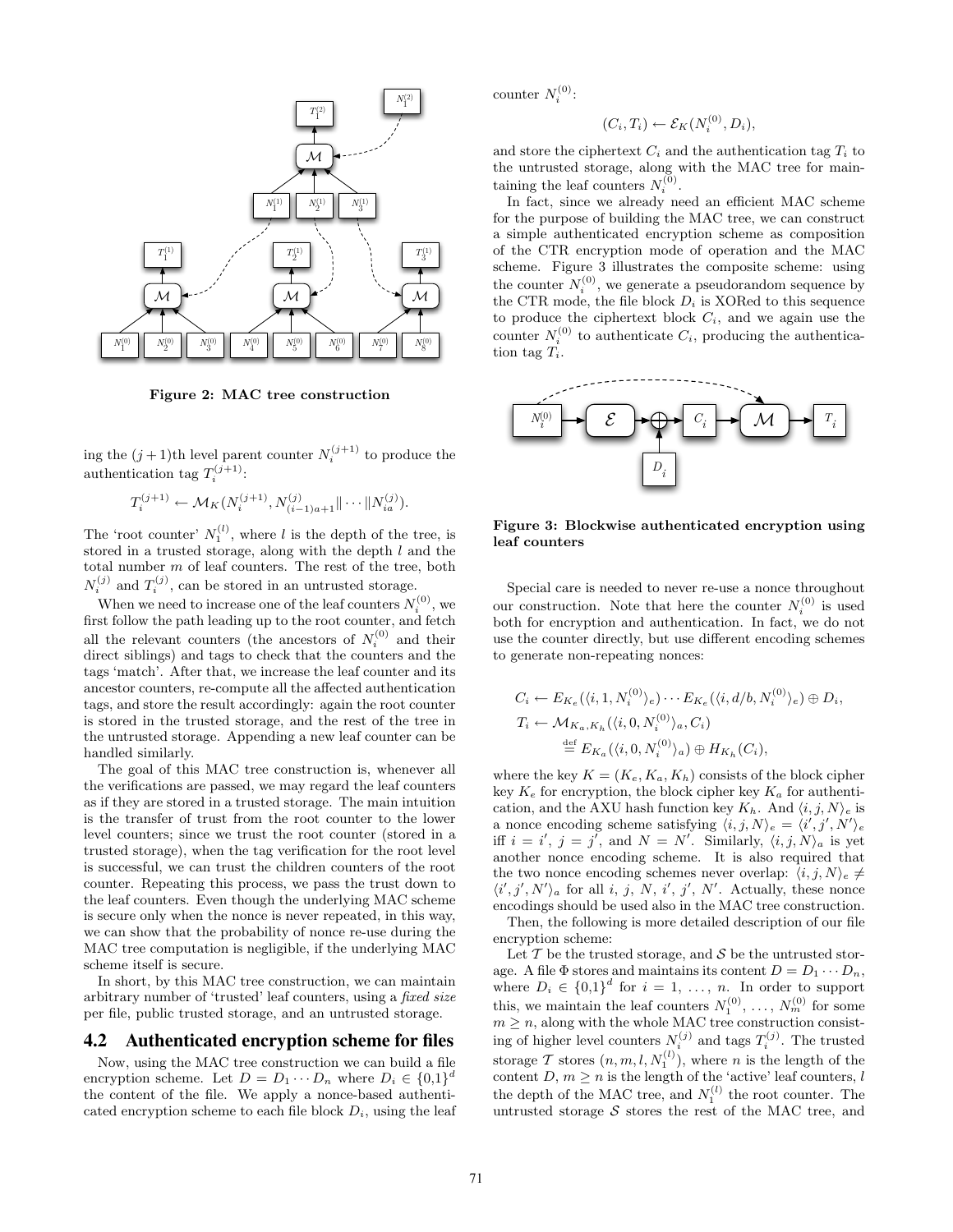the ciphertext blocks  $C_1, \ldots, C_n$  corresponding to the file blocks  $D_1, \ldots, D_n$ , and also the file block tags  $T_i$ .

Initially, T is initialized to  $(n, m, l, N_1^{(l)}) = (0, 0, \perp, \perp),$ and the MAC tree is initialized as a null tree:  $N_i^{(j)} = \perp$  for all  $i, j.$ 

A file Φ supports Read, Length, Update, Append, and Delete operation requests. They can be described as:

• Read(k): in order to read the kth file block  $D_k$ , we let  $i_0 \stackrel{\text{def}}{=} k$ , and define  $i_{j+1}$  as the index of the parent counter of  $i_j$ . Verify if

$$
T_{i_j}^{(j)} \stackrel{?}{=} \mathcal{M}_{K_a,K_b}(\langle i_j, j, N_{i_j}^{(j)} \rangle_a, D_{i_j}^{(j)})
$$

for  $j = 1, ..., l$ . Here  $D_{i_j}^{(j)}$  is the concatenation of children of the counter  $N_{i_j}^{(j)}$ . If this verification is successful, then further verify the ciphertext block  $C_k$  using the leaf counter  $N_k^{(0)}$ :

$$
T_k \stackrel{?}{=} \mathcal{M}_{K_a,K_h}(\langle k, 0, N_k^{(0)} \rangle_a, C_k).
$$

If this verification is successful, then decrypt  $D_k$  using the ciphertext block  $C_k$  and the counter  $N_k^{(0)}$ , and return  $D_k$ .

- Length(): simply return the length n which was stored in the trusted storage  $\mathcal{T}$ .
- Update $(k, \hat{D})$ : Similar to the Read $(k)$  request, verify the counters  $N_{i_j}^{(j)}$  which are ancestors of the kth leaf counter  $N_k^{(0)}$ . When the verification is successful, update those counters by  $N_{i_j}^{(j)} \leftarrow N_{i_j}^{(j)} + 1$ , regenerate the affected tags

$$
T_{i_j}^{(j)} \leftarrow \mathcal{M}_{K_a,K_h}(\langle i_j,j,N_{i_j}^{(j)}\rangle_a,D_{i_j}^{(j)})
$$

for  $j = 1, \ldots, l$ , encrypt the new kth file block  $\hat{D}$  using  $N_k^{(0)}$  to produce new ciphertext block  $C_k$ , authenticate  $C_k$  by generating a tag

$$
T_k \leftarrow \mathcal{M}_{K_a,K_h}(\langle k, 0, N_k^{(0)} \rangle_a, C_i),
$$

and update both  $\mathcal T$  and  $\mathcal S$ .

- Delete(): If  $n = 0$ , then output  $\perp$  and halt. Otherwise, remove the *n*th ciphertext block and tag by  $C_n \leftarrow \perp$ ,  $T_n \leftarrow \perp$ , and update n by  $n \leftarrow n-1$ . Update T and  $S$  accordingly. Note that we do not reset or delete the nth leaf counter  $N_n^{(0)}$ , in order to avoid nonce re-use by later Append operations. This is where  $n$  and  $m$ may become unequal.
- Append $(D)$ : If  $n < m$ , then this is essentially the same as  $Update(n + 1, D)$ . If  $n = m$ , then we have to append a new leaf counter  $N_{n+1}^{(0)}$ . Again we verify all the possible ancestor counters, and if the verification is successful, then initialize  $N_{n+1}^{(0)} \leftarrow 1$  (along with other non-initialized ancestors), and increase the existing ancestors by 1, and follow steps similar to the Update request. At the end, we increase both  $n$  and  $m$  by 1, and store them in the trusted storage  $\mathcal{T}$ .

## 4.3 Security of the scheme

Intuitively, it is easy to see that, if we do not use the MAC tree construction, and instead manage all of the leaf counters  $N_k^{(0)}$  in the trusted storage, then our scheme guarantees both confidentiality and integrity of the file content: all the block counters  $N_k^{(0)}$  are properly incremented, and no nonce is repeated, and each file blocks are encrypted and authenticated independent from each other. Essentially, the confidentiality and the integrity of the resulting scheme comes from the security of the composite authenticated encryption scheme, and the nonce-respecting property (since we use trusted storage for nonces).

In our actual scheme, instead of managing the leaf counters in the trusted storage, we store them in our MAC tree and store only the root counter in the trusted storage. Still, from the way the MAC tree is constructed, our trust of the root counter can be transferred to its descendants, as long as all of the tag verifications along the path are successful. In this way, we can ensure that our MAC tree construction can safely replace counters stored in a trusted storage, except negligible probability of successful attack.

In the Appendix, we discuss the security proof of our scheme in more details.

## 4.4 Re-use of block cipher keys

Previously, we described our scheme as using a file encryption key of form  $K = (K_e, K_a, K_h)$ , where  $K_e$  is the block cipher key for encryption,  $K_a$  is the block cipher key for authentication, and  $K_h$  is the AXU hash function key. Actually, it is safe to use the same random bits for both  $K_e$ and  $K_a$ : the reason is that we use separate, non-overlapping nonce encodings  $\langle \cdot \rangle_e$  and  $\langle \cdot \rangle_a$  for encryption and authentication. The output of the block cipher  $E$  is used as pseudorandom sequence to 'blind' the plaintext blocks and the AXU hash values, and since no nonce is re-used, all these pseudorandom outputs are essentially independent from each other.

## 5. IMPLEMENTATION

We use coreFS [9] as our platform for implementing our prototype cryptographic file system. CoreFS is a FUSE [12] based network file system which provides core functionalities of distributed file system.



Figure 4: Architecture diagram

Fig. 4 represents basic architecture of our implementation. We modified coreFS to incorporate our scheme, using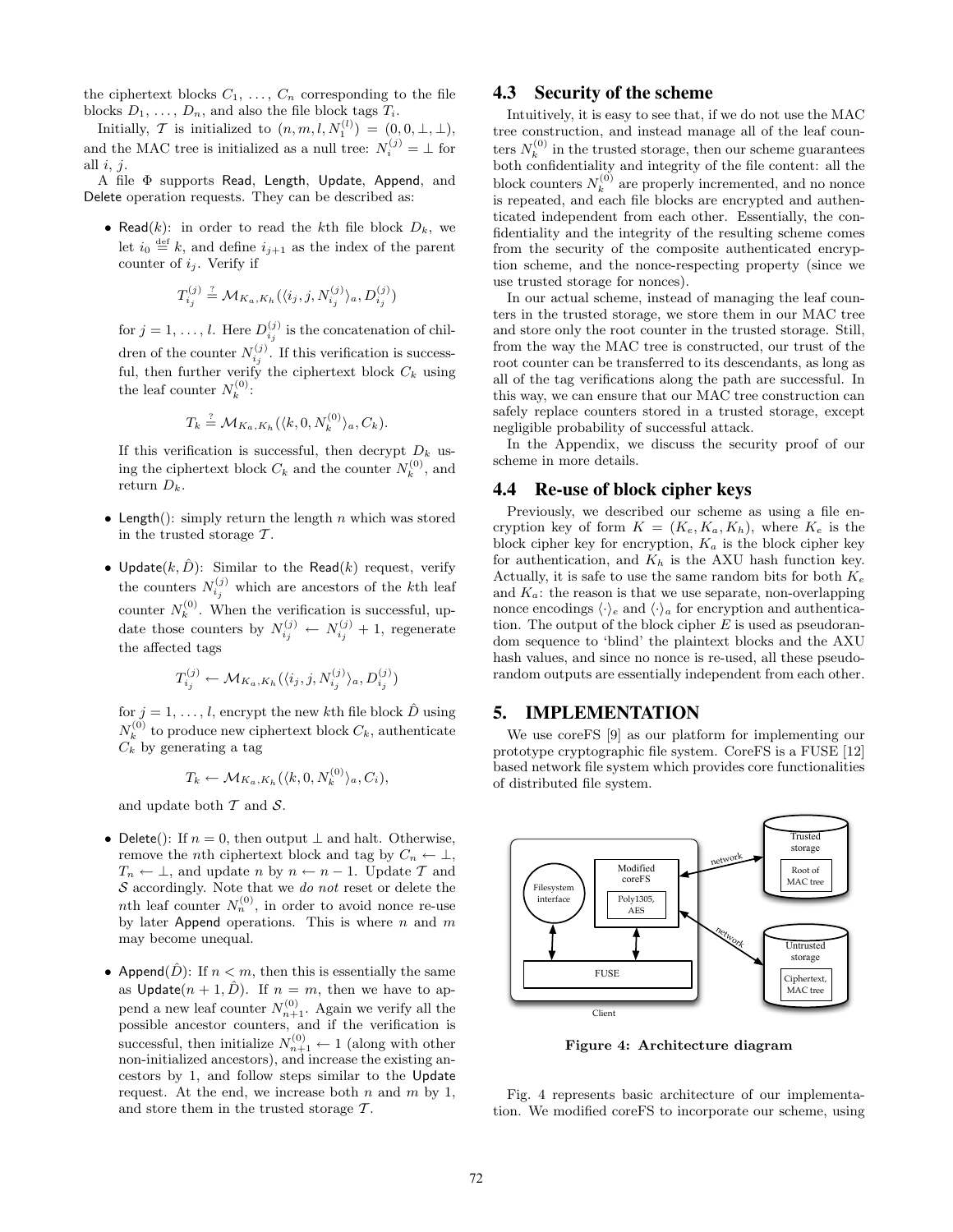Poly1305 and AES as cryptographic building blocks. File system operations of applications are relayed by FUSE to the modifed coreFS, and coreFS sends and receives encrypted and authenticated data to and from storages.

In our prototype implementation, actually we made some simplifications: we did not use a separate trusted storage and stored the state as an extended metadata of the file. Also, we stored the file encryption key as an extended metadata, because the distribution mechanism of file encryption key is out of scope of this paper.

Both for the Merkle hash tree and for our construction, the choices of the arity of tree, method of serialization, caching, and other practical implementational details could affect the performance. We choose to use a file block of 4 KB, and for algorithms, we use the AES block cipher and the Poly1305- AES MAC algorithm to build a 64-ary MAC tree. This makes our tree very flat, but we need only to authenticate the counters in the tree, the size of input which is to be processed together is only 256 bytes, and the speed of Poly1305 compensates this larger input size.

In our file system, the client file system interacts with the server by network. We store all the ciphertext blocks together in a file in the server, and store the rest of data, 'cryptographic metadata', in a separate file. Of course, the client file system processes two files together, and the application programs which use the client file system do not see two separate files, but only combined one.

In our prototype implementation, for simplicity we used unlimited amount of cache, that is, once a counter is read into memory and verified, then it will not be erased until the file is closed. Also, for write operation, change of the MAC tree data will be uploaded to the storage server only when the file is closed or flushed. It is true that choices of caching strategy and update schedule for cryptographic metadata affects the performance of our scheme and also that of Merkle hash tree based schemes, but in an actual system these choices should depend on system requirements. We compare the performance of our algorithm with composition schemes of AES-CTR and SHA-1 (truncated to 128 bits) based 16-ary Merkle hash tree, and we implement them with the same policy with respect to caching and metadata update.

## 6. PERFORMANCE EVALUATION

For performance evaluation, we used two machines, one for client and one for storage server. Both are DELL Optilex GX620 with Pentium 4 CPU of 3.0 GHz. Each machine has 1 GB RAM and 80 GB hard disk. They are connected locally by a 1 Gb ethernet.

Bonnie+ $+$  [6] is a hard disk and file system benchmark program. It does character and block read/write transactions to a single large file. We ran Bonnie++ benchmark to measure the performance of sequential read/write operations. We repeatedly tested this for 2 GB files, and, in order to break down the overall time into those for I/O, for encryption, and for authentication, we measured elapsed CPU cycles at various points during the benchmark. We compared the performance of our scheme with Merkle hash tree based constructions. Overall, network overhead was about 65–85%, in comparison with other costs. Fig. 5 shows the computational overhead of authentication and encryp- $\binom{10}{6}$  cycles). In case of Merkle hash tree based constructions, the cost for authen-



Figure 5: Microbenchmark result, in  $10^6$  cycles

tication is always about 60–70% of encryption/decryption, and in contrast to that, in case of our scheme, the cost for authentication is about half of the corresponding value for hash tree.

# 7. CONCLUSION

In this paper, we proposed a new file encryption scheme for distributed cryptographic file system. Our scheme is based on a new MAC tree construction which uses a universalhash based MAC scheme. We defined confidentiality and integrity for file encryption schemes, and showed that our scheme satisfies these security goals. We compared the performance of our scheme with Merkle hash tree based schemes, and the experiments show that our scheme provides integrity protection at a smaller cost than Merkle hash tree based schemes.

There are some potential performance enhancements that we didn't pursue in this paper. For example, our scheme uses CTR mode for encryption, and expecting a sequential read, the pseudorandom sequences of CTR could be precomputed [21]. Also, most universal hash functions, including Poly1305 that we use, allow incremental updates. When only a small part of a message changes, this could speed up the MAC computation.

We believe that choices of caching strategy, MAC tree update schedule, arity of the MAC tree, and method for storing the tree could affect the performance of our scheme considerably, but admittedly our choices in these matters were not very systematic. In ongoing work we'll explore these possibilities more thoroughly.

## Acknowledgements

This research was supported, in part, by the US National Science Foundation (grant nos. CCF-0621462 and CNS-0448423).

## 8. REFERENCES

[1] A. Adya, W. J. Bolosky, M. Castro, G. Cermak, R. Chaiken, J. R. Douceur, J. Howell, J. R. Lorch, M. Theimer, R. P. Wattenhofer, FARSITE: Federated, available, and reliable storage for an incompletely trusted environment. Proceedings of the 5th OSDI, 2002.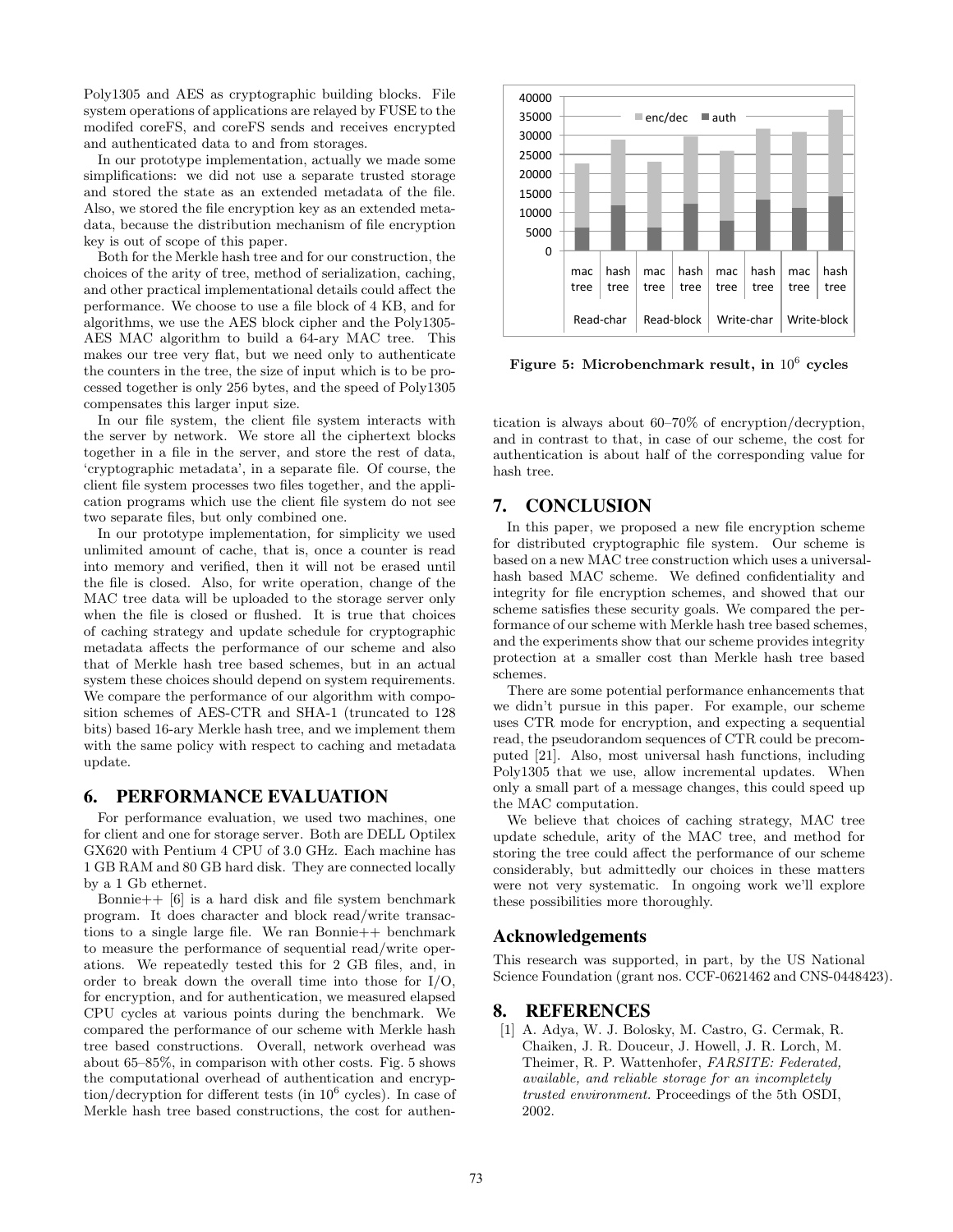- [2] Amazon.com, Inc., Amazon Simple Storage Service (Amazon S3), http://aws.amazon.com/s3/
- [3] D. J. Bernstein, The poly1305-AES message-authentication code, in FSE, H. Gilbert and H. Handschuh, eds., vol. 3557 of Lecture Notes in Computer Science, Springer, 2005, pp. 32–49.
- [4] D. J. Bernstein, *Stronger security bounds for* Wegman-Carter-Shoup authenticators, in Proceedings of EUROCRYPT, vol. 3494 of Lecture Notes in Computer Science, Springer, 2005, pp. 164–180.
- [5] D. J. Bernstein and T. Lange (eds.),  $eBACS$ : ECRYPT Benchmarking of Cryptographic Systems. http://bench.cr.yp.to
- [6] Russell Coker, Bonnie++ File System Benchmark, http://www.coker.com.au/bonnie++/
- [7] G. Brassard, On computationally secure authentication tags requiring short secret shared keys, In Advances in Cryptology—CRYPTO 82 (New York, 1983), R. L. Rivest, A. Sherman, and D. Chaum, Eds., Plenum Press, pp. 79–86.
- [8] J. L. Carter and M. N. Wegman, Universal classes of hash functions (extended abstract), STOC '77: Proceedings of the ninth annual ACM symposium on Theory of computing (New York, NY, USA), ACM Press, 1977, pp. 106–112.
- [9] CoreFS, available at http://sourceforge.net/projects/corefs.
- [10] K. Fu, *Group sharing and random access in* cryptographic storage file systems, Master's thesis, Massachusetts Institute of Technology, 1999.
- [11] K. Fu, F. Kaashoek, D. Mazieres, Fast and secure distributed read-only file system, ACM Transactions on Computer Systems, 20:1–24, 2002.
- [12] FUSE, available at http://fuse.sourceforge.net/.
- [13] K. Gjøsteen, Security notions for disk encryption, ESORICS, Lecture Notes in Computer Science, vol. 3679, Springer, 2005, pp. 455–474.
- [14] M. Kallahalla, E. Riedel, R. Swaminathan, Q. Wang, and K. Fu, Plutus: Scalable secure file sharing on untrusted storage, in Proc. Second USENIX Conference on File and Storage Technologies (FAST), 2003.
- [15] T. Krovetz, Fast cryptography. Webpage: http://fastcrypto.org/
- [16] J. Li, M. N. Krohn, D. Mazières, and D. Shasha, Secure untrusted data repository (SUNDR), in OSDI, 2004, pp. 121–136.
- [17] D. Mazieres, M. Kaminsky, M. Kaashoek, E. Witchel, Separating key management from file system security, In Proc. 17th ACM Symposium on Operating Systems Principles (SOSP), pp. 124–139, ACM Press, 1999.
- [18] D. Mazières and D. Shasha, Building secure file systems out of byzantine storage, in PODC, 2002, pp. 108–117.
- [19] A. Oprea and M. K. Reiter, Integrity checking in cryptographic file systems with constant trusted storage, in Proceedings of the 16th USENIX Security Symposium, 2007, pp. 183–198.
- [20] R. Pletka and C. Cachin, Cryptographic security for a high-performance distributed file system, in Proceedings of the 24th IEEE Conference on Mass

Storage Systems and Technologies, IEEE Computer Society, 2007, pp. 227–232.

- [21] W. Shi, H.-H. S. Lee, M. Ghosh, C. Lu, and A. Boldyreva, High efficiency counter mode security architecture via prediction and precomputation, SIGARCH Comput. Archit. News, 33 (2005), pp. 14–24.
- [22] V. Shoup, On fast and provably secure message authentication based on universal hashing, in Proceedings of Crypto, 1996, pp. 313–328.
- [23] M. N. Wegman and L. Carter, New classes and applications of hash functions, in FOCS, IEEE, 1979, pp. 175–182.

# APPENDIX

## A. SKETCH OF SECURITY PROOFS

Here we give informal description of our security theorems and sketches of the proofs. The complete proofs will be on the full version of the paper.

Lemma 1. Suppose that the underlying stateful MAC is secure. Then, for any attacker  $A$  of  $\Phi$ , the probability that A ever makes the underlying MAC to repeat a nonce for two tag generation queries is negligible. That is, the chance that A ever makes, via its file operation requests, two tag generation queries  $\mathcal{M}_{K_a,K_h}(\langle i,j,N\rangle_a,D)$  and  $\mathcal{M}_K(\langle i,j,N\rangle_a,D')$ for some distinct  $\overline{D}$  and  $D'$ , is negligible.

PROOF. (Sketch) First note that, if A followed the protocol faithfully, that is, never provided altered  $S$  with its requests, then  $A$  cannot ever repeat a nonce: for any  $i$  and  $j$ ,  $N_i^{(j)}$  will be properly incremented so each nonce  $\langle i, j, N_i^{(j)} \rangle_a$ will be used only once.

Suppose that A succeeds repeating a nonce during an Update or Append request (note that tag generation occurs only for Update or Append requests). Consider the first such successful request. Let's assume that it was an Update request; the case of an Append request can be handled similarly. Because it was the first request during which A repeats a nonce, previously A behaved as a nonce-respecting attacker with respect to the underlying MAC. During the process of the Update request,  $A$  first produces  $l$  tag verification queries, and then, only if all of the verification queries are passed,  $A$  produces  $l + 1$  tag generation queries. Suppose that during the verification queries of form  $\bar{T}_{i_j}^{(j)} \stackrel{?}{=}$ 

 $\mathcal{M}_{K_a,K_h}(\langle i_j,j,\bar{N}_{i_j}^{(j)}\rangle_a,\bar{D}_{i_j}^{(j)}),$  no MAC forgery was successful. (Here  $\bar{T}_i^{(j)}$ ,  $\bar{N}_i^{(j)}$ ,  $\bar{D}_i^{(j)}$  represents the values from  $(t, s) \in$  $\mathcal{T} \times \mathcal{S}$ , where  $s \in \mathcal{S}$  could be potentially altered by the attacker A. On the other hand, we represent the 'correct' values from the output state of the last successful request as  $T_i^{(j)}$ ,  $N_i^{(j)}$ ,  $D_i^{(j)}$ .)

In that case, from  $j = l$ , we see that  $\langle \langle 1, l, \bar{N}_1^{(l)} \rangle_a, \bar{D}_1^{(l)} \rangle$  is<br>t forgons. Since  $\bar{N}_1^{(j)}$  is from  $\mathcal{T}$  we know that  $\bar{N}_2^{(j)}$   $N_1^{(j)}$ not forgery. Since  $\bar{N}_1^{(j)}$  is from T, we know that  $\bar{N}_1^{(j)} = N_1^{(j)}$ is from the previous successful update or append query, and used only once, in order to authenticate  $D_1^{(l)}$ . Since  $(\langle 1, l, \bar{N}_1^{(l)} \rangle_a, \bar{D}_1^{(l)})$  is not forgery, it follows that  $\bar{D}_1^{(l)} = D_1^{(l)}$ . But  $D_1^{(l)}$  contains  $N_{i_{l-1}}^{(l-1)}$ , and from this it follows that  $\bar{N}_{i_{l-1}}^{(l-1)}$  =  $N_{i_{l-1}}^{l-1}$ . Again,  $N_{i_{l-1}}^{l-1}$  was used only once in order to authenticate  $D_{i_{l-1}}^{l-1}$ , and so on. Therefore we conclude that all of  $\bar{N}_{i_j}^{(j)}$   $(j = 0, \ldots, l)$  are so far properly incremented and